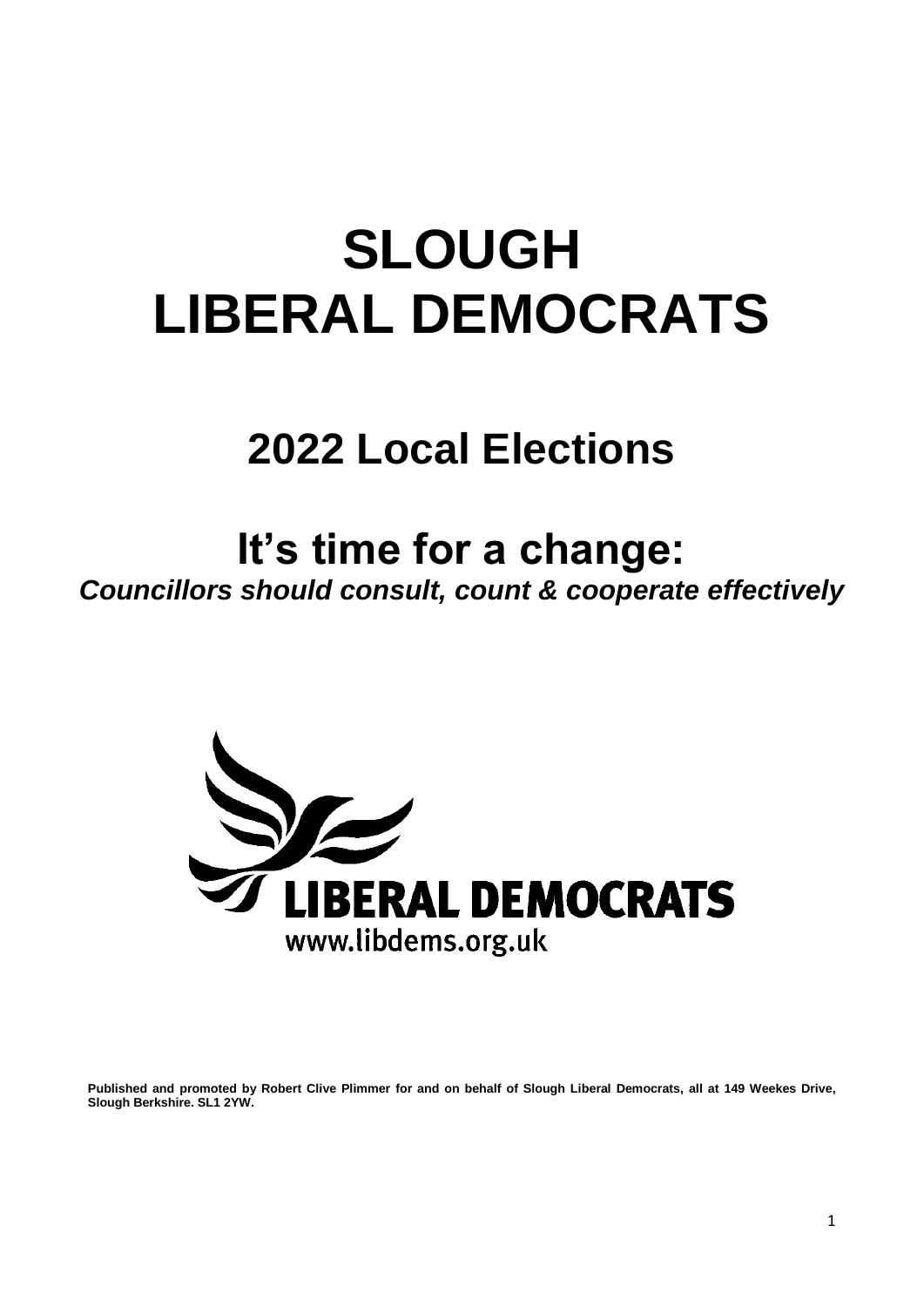## **SLOUGH LIBERAL DEMOCRATS: 2022 Elections It's time for a change:**

*Councillors should consult, count & cooperate effectively*

**Lib Dems say Slough councillors should:**

- **1.** *Acknowledge the unprecedented failings and cuts of Slough's Labour-run Council - as the Council's new Director of Finance reported (9/3/22):*
	- **Slough's budget deficit:** *"is of a magnitude which has not been seen before across the UK"*
	- **Incredibly** *"the Council has no complete and fully accurate accounts since 2015/16"!*
	- **The cumulative failings over many years mean** *"The current estimates for 2022/23 show that the budget requirement is 78 per cent greater than sources of funding"*
	- **From** *"2022/23 to 2028/29 very significant savings in the order of £20m will be required per annum in addition to further capitalisation. The £20m per annum savings will require cost cutting to a degree not seen anywhere else"*

#### **2.** *Recognise factors behind the failings of the Labour-run Council*

- **Long-standing failures are a key factor. An official report into the Council said:** *"The roots of the failure go back to 2011 and an OFSTED judgement on their Children's Services."* **Labour councillors too often refuse to take advice from others – they have not listened.**
- **The** *"recklessness"* **of the way councillors managed Council affairs included uncontrolled borrowing and spending, with a failure to effectively count costs.**
- **The failed political culture of constant antagonism and political point-scoring, led to Labour councillors not listening to others. Tories failed to provide effective, detailed scrutiny and their point-scoring 2021 budget would have made things even worse.**

#### **3.** *Adopt effective consultation, counting and cooperation*

- **Effective consultation means taking notice of what others suggest and asking residents what they think about issues before making decisions, and not after as the Labour-run Council did with the A4 bus lanes.**
- **Effective counting means checking there is enough income for spending proposed.**

**Effective cooperation means working together with all on the Council to get the best services and outcomes for all Slough residents, and make best use of opportunities. Published and promoted by Robert Clive Plimmer for and on behalf of Slough Liberal Democrats, all at 149 Weekes Drive, Slough Berkshire. SL1 2YW.**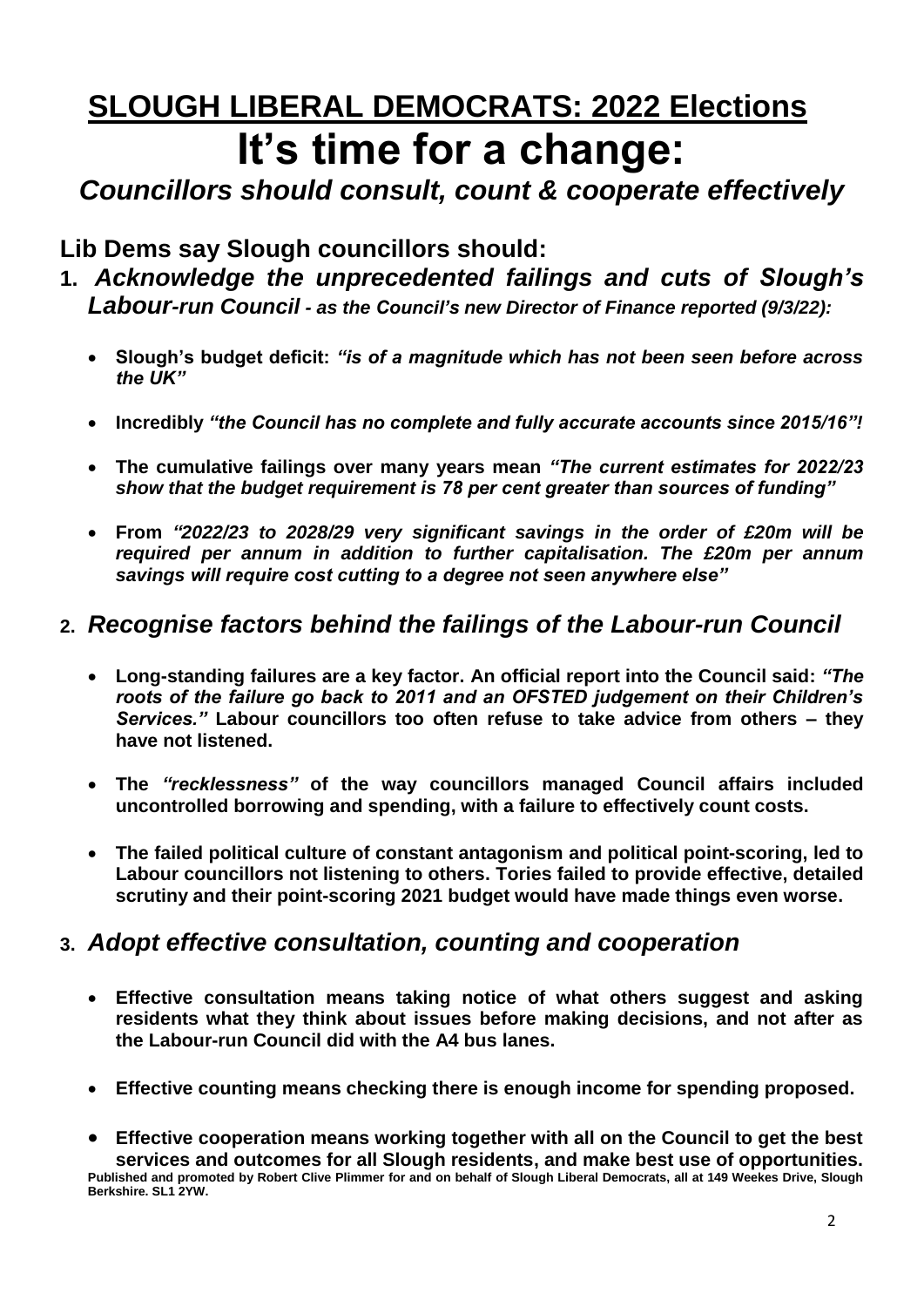### **SLOUGH LIBERAL DEMOCRATS: 2022 Elections**

### **It's time for a change:** *Councillors should consult, count & cooperate effectively* **CONTEXT:**

**The elections for Slough Borough Council on 5th May 2022 take place in an unprecedented context. This includes: Putin's savage attacks on the Ukraine; the continuing pandemic; the UK facing a cost of living crisis that threatens to bring a substantial fall in living standards, and is made worse by Tory Government policies; members of the Tory Government including the Prime Minister being investigated by the police; and a Labour-run Council whose deficit** *"is of a magnitude which has not been seen before across the UK".* 

The extraordinary mess created by Slough Labour Party means the details of the local Lib Dem manifesto have to be different from usual because **over the next 7 years the Council will need to make so many cuts, whoever is in power. Also, the current councillors have been so incompetent that the Government had to send in Commissioners to oversee the work of the Council. Cuts are already beginning in many important Council services such as social care, education, street cleaning, and library opening hours. Cuts will get worse in coming years.** 

A key theme running though the international, national and local crises is the need for cooperation. In response to Putin's appalling attack on Ukraine, Lib Dems in the UK Parliament have emphasised the importance of working cooperatively with other European countries to support Ukraine to the maximum extent possible. Lib Dems and others note that previously Putin had deployed Russian state social media teams to support Brexit as another way of causing disunity and weakening Europe. **In the context of the devastation being caused by Putin in Ukraine, many people are angry at learning that the Tory Party has selfishly been accepting very large donations from people with links to Putin for years.**

**Lib Dems will continue to lead calls for cooperative action on issues such the Climate Emergency. By 2015 the Lib Dem Energy Minister had developed plans for a large extension in cleaner, cheaper and more secure energy from on-shore wind farms. There was widespread support for this plan from experts and the general public. In 2015 the Tory extremists gained control of energy policy and scrapped further development of on-shore wind farms. Now all of us and the environment are paying the price of Tory extremism** through paying higher prices for energy that is dirtier and less secure. This is also one of the key reasons for the current cost of living crisis and shows Tory mistakes are it making worse.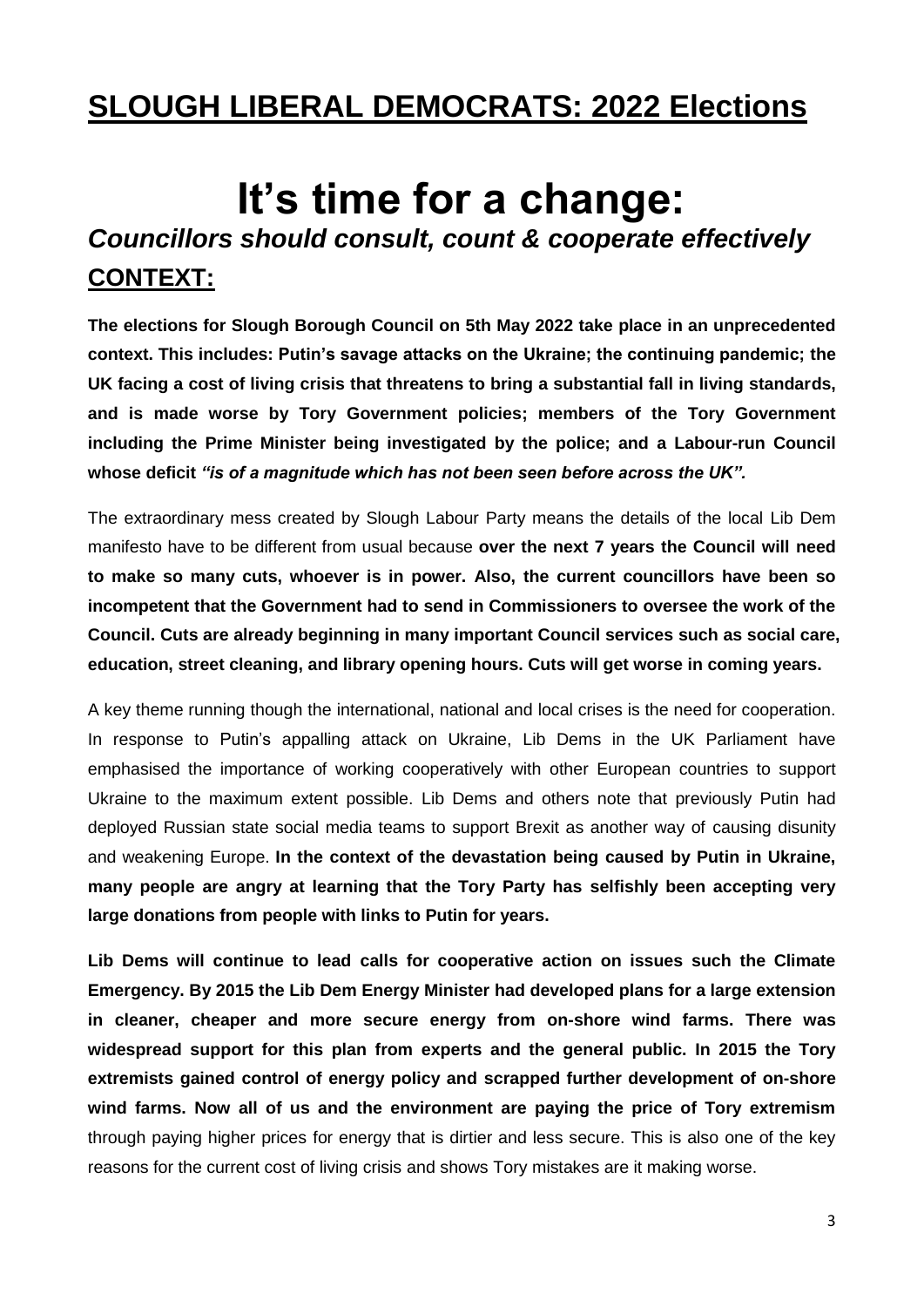Slough is facing some major long-standing challenges, many of which have been made worse during the COVID pandemic and now by the Labour Council's financial crisis. **Challenges for recovery include funding and staff shortages in health and wellbeing services; knife crime and anti-social behaviour; environmental threats and poor air-quality; poor traffic management; restoring education; shortage of affordable housing; and reversing the decline of the town centre. Often the best way forward is through agencies working together and through working with and consulting the community.**

The challenges in relation to crime and anti-social behaviour have been exacerbated by the decision in 2021 of the newly elected Tory police boss for Thames Valley (i.e. the Police and Crime Commissioner) to announce a 40% cut (as reported in the press) in the funding to tackle crime and antisocial behaviour in Slough.

After the local elections in May 2022, the Labour Party will still have a majority to run Slough Council. But the room for manoeuvre for any of Slough councillors is limited because major cuts in services will be required every year until 2028-29 to clear Slough's financial deficit.

The Government has also sent Commissioners into Slough, at a cost to residents of over £1,000 a day for each Commissioner, to oversee the actions of the councillors and council officers and ensure sufficient savings are made annually. They will also oversee the necessary sale of hundreds of millions of pounds of Slough Council's assets.

Some of the proceeds will be used in an approach called capitalisation under which the Government allows Councils meeting strictly applied conditions to use the sale of capital assets to reduce the deficit in their revenue accounts. This, in combination with a programme of cuts, is necessary to achieve the balancing of books that Councils are legally required to do each year. The single largest amount within the capitalisation is due, according to the Director of Finance's Section 25 Report in March 2022, *"to the incorrect accounting for Minimum Revenue Provision for many years."* This relates to the money that has to be allocated each year from the revenue account to repay the borrowing incurred by the Council going into debt to buy assets, including ones out of Slough. The Council amassed debts of £760 million with no accurate repayment plans.

The new Director of Finance's report in March 2022 makes clear there is **NO** viable alternative for Slough Council other than making savings of £20m a year until 2029 and continuing the capitalisation programme, which presumably means applying the maximum permitted rise in Council tax. **Shockingly Slough Tories are behaving as irresponsibly as in March 2021 and claiming in leaflets:** *"There is an alternative"***, then failing to give any relevant details.**

**In such extraordinary circumstances, Slough Lib Dems believe it is extremely important to elect new councillors to SBC who will push for a better approach to dealing with the crisis, albeit within the very tightly controlled unique circumstances.Therefore, instead of a series of more detailed proposals, Slough Lib Dems now elaborate this better approach.**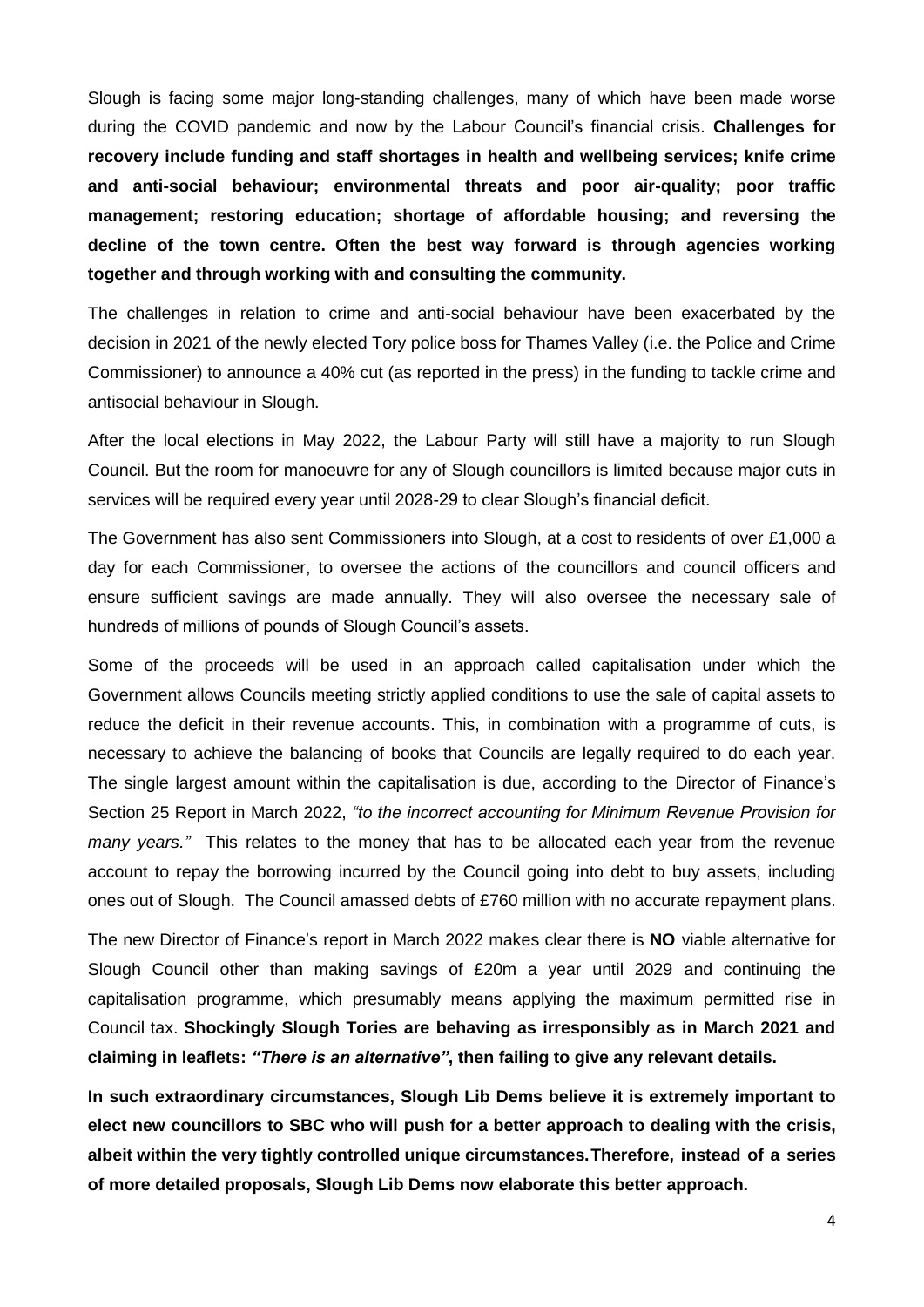#### **NECESSARY ACTIONS**

#### **Lib Dems say Slough councillors should:**

#### *1. Acknowledge the unprecedented failings and cuts of Slough's Labour-run Council (as stated in the report from the Council's new Director of Finance – 9/3/22)*

Slough Labour Party need to be more honest with residents about the extremely dangerous position the Council has fallen into as a result of their failures over many years. And more honest about how just many years of cuts, austerity and pain are going to be needed to put things right.

In his official report, called a Section 25 Report, Slough Council's new Director of Finance was honest about the extent of the crisis. He started his recommendations by saying:

#### *"The seriousness of the Council's financial position cannot be understated...It must be acknowledged and understood that Slough's position is precarious."*

Five more quotes from the Director of Finance's Report underline the unprecedented depth of the extraordinary crisis, and the many years it is going to take to put right:

- Slough's budget deficit: *"is of a magnitude which has not been seen before across the UK and is accompanied by a range of issues that are likewise extremely wide ranging, unique in their appearance and size at one Council"*
- Incredibly *"the Council has no complete and fully accurate accounts since 2015/16"!*
- The cumulative failings over many years mean *"The current estimates for 2022/23 show that the budget requirement is 78 per cent greater than sources of funding".*
- From: *"2022/23 to 2028/29 very significant savings in the order of £20m will be required per annum in addition to further capitalisation. The £20m per annum savings will require cost cutting to a degree not seen anywhere else"*
- A major reason for the budget requirement being so much higher than sources of funding, and the savings required being so high, is that a large amount of spending is to go towards charges on the £760m debt that Slough Council accumulated without making adequate preparation for repaying the debt: *"debt charges will total circa £ 32m or 30% of net revenue for 2022/23".*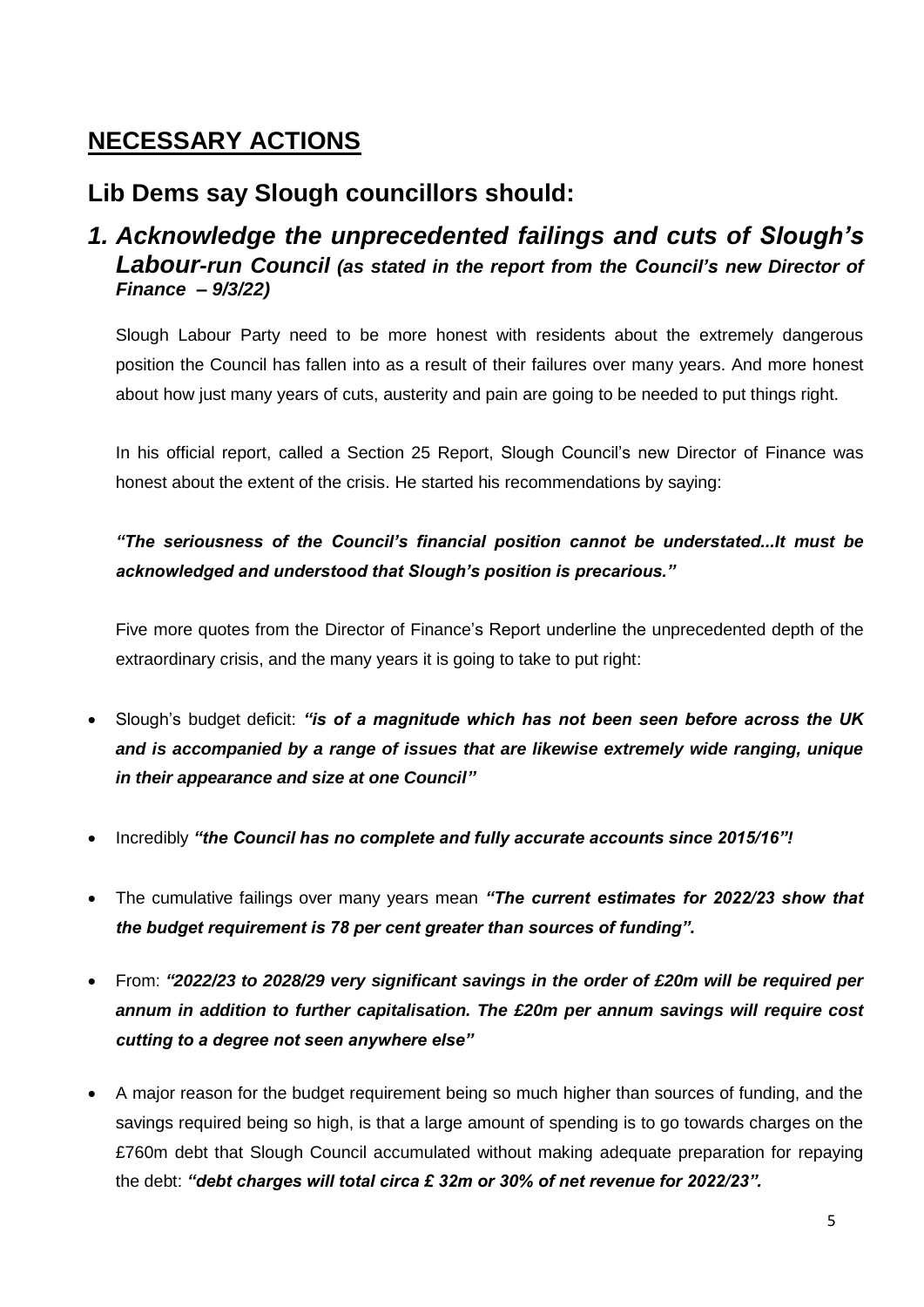#### *2. Recognise factors behind the failings of the Labour-run Council*

Slough's Labour leadership need to recognise that the long-standing failures in how they have run Slough Borough Council are a key factor behind the current financial failures of the Council. An official report into the Slough Council's Governance, in other words, the processes through which Council conducts its business, was conducted by Jim Taylor. It reported in September 2021. Its opening sentences highlight just how long things have been going wrong in the Labour-run Council, and how Labour councillors too often refused to take advice from others:

*"It has only just become apparent that Slough Borough Council has been failing its Best Value duty under the Local Government Act 1999. The roots of the failure go back to 2011 and an OFSTED judgement on their Children's Services....*

*An OFSTED inspection of November 2015, published in February 2016, again found Children's Services to be inadequate. It was only in 2019 that the OFSTED inspection rating began to improve to 'requires improvement to be good'.* 

*Such a failure in children's services, over this length of time, reflects on the whole council leadership....The fact that it took so long to demonstrate any significant improvement indicates that the council has been unable to improve a statutory service at the pace required."* 

Slough Council's Labour leadership also need to recognise that there have been long-standing failures and incompetence in how they have managed the Council's financial affairs, including uncontrolled borrowing and spending, with a failure to effectively count costs. In his Section 25 Report in March 2022, Slough Council's Director of Finance included extracts from a review by the Commissioners who were sent into Slough Council in late 2021 to oversee its work. This review exposed th*e "recklessness"* **of Slough Council:** 

*"The set of budget reports presented to this cycle of meetings exposes the recklessness in the way the Authority has managed its affairs over the past few years and the scale of both central government support required and the challenge in re-establishing financial stability."*

**All Slough's councillors, Labour and Tories, should accept that another factor contributing to the extraordinary financial failures of the Council was the failed political culture of constant antagonism and political point-scoring on the Council**. This was long seen in the frequent failure of Slough's Labour councillors to listen to others and take advice, e.g. over the Children's Services.

Too often, Slough's Tory councillors appeared to be more interested in point-scoring than in scrutinising plans in ways that would have been necessary to provide effective Opposition to the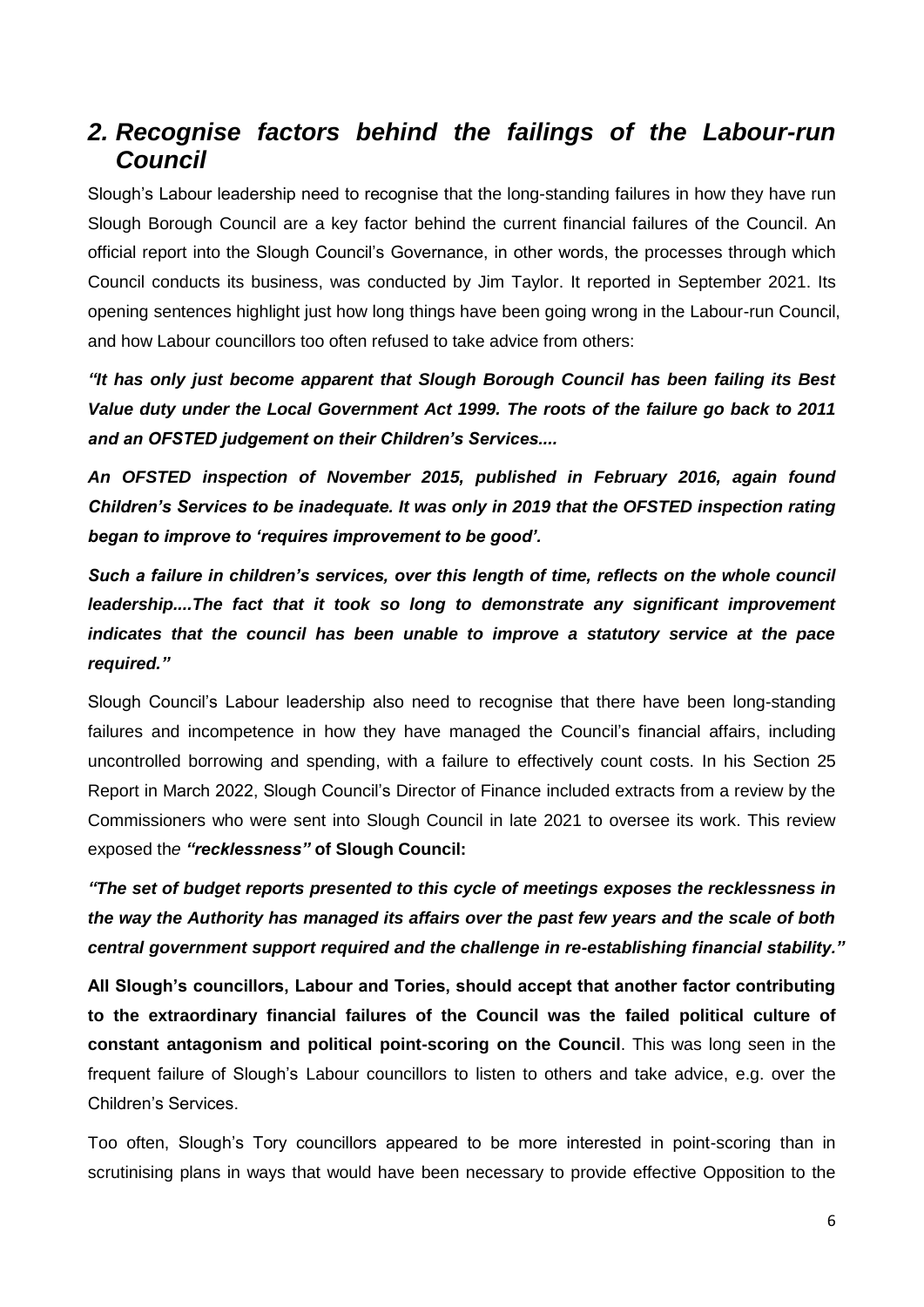failing Labour-run Council. **These failures by the Conservative councillors were most clearly seen in the point-scoring budget proposals they made in 2021, which unbelievably would have made key parts of Slough Council's financial crisis even worse.**

The new Director of Finance's report in March 2022 makes clear there is no viable alternative for Slough Council other than making savings of at least £20m a year until 2029, and continuing the capitalisation programme, which presumably means applying the maximum permitted rise in Council tax. **Shockingly Slough Tories are behaving as irresponsibly as in March 2021 and claiming in leaflets:** *"There is an alternative"***, then failing to give any relevant details of what this might be.** If the Tories believe there is an alternative, it would have to consist of deeper cuts and/or holding a referendum to increase Council Tax by more than the maximum allowed by the Government. **The Tories should come clean about whether they want more severe cuts or higher Council Tax.** 

#### *3. Adopt effective consultation, counting and cooperation*

In response to this extraordinary crisis, and with the finances of Slough Council in such a dire state, Slough Lib Dems decided for this election not to make detailed proposals for spending. Instead, Slough Lib Dems set out three key approaches Slough Councillors should take to improve how the Council is run. These are approaches any Slough Lib Dem elected to Slough Borough Council would adopt. We encourage other councillors to adopt these approaches as well.

- *Effective consultation means taking notice of what other councillors suggest and asking residents what they think about issues before making decisions, and not after as the Labour-run Council did with the A4 bus lanes.*
- *Effective counting means checking there is enough income to cover all planned work and staffing before making spending proposals. It also means recognising that borrowing has to be repaid, and adequate provisions for this need to be made on a regular basis. In recent years Slough councillors had collectively failed to ensure this was happening.*
- *Effective cooperation means working together with all on the Council to get the best services and outcomes for all Slough residents, and make the best use of opportunities that will arise in Slough and East Berkshire in a post-COVID recovery. All councillors need to take responsibility for this.*

Here is an example of how these approaches could be applied in relation to improving air quality and traffic management in Slough.